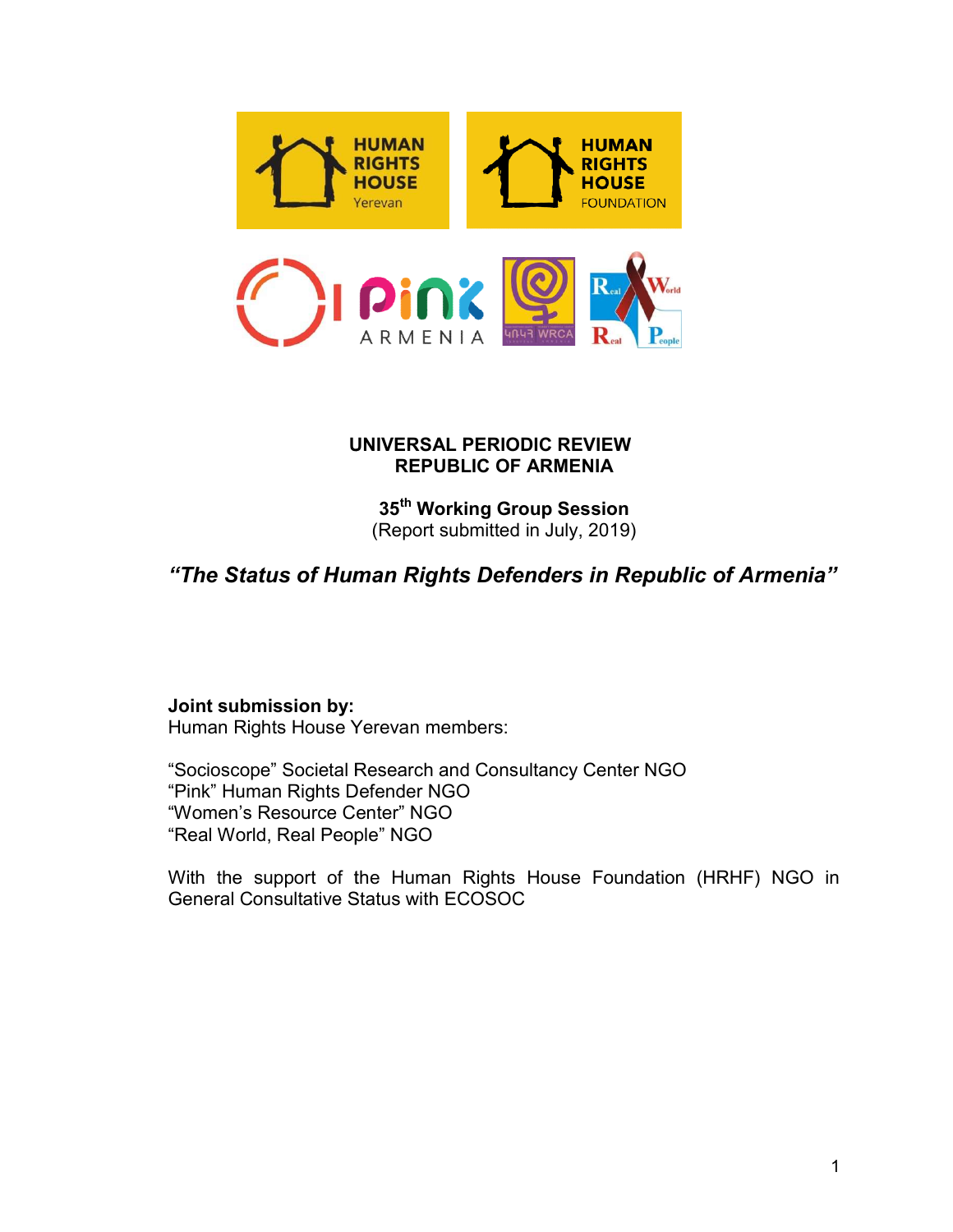# Contact Information for the report:

#### Human Rights House Yerevan (HRHY) 119/2 HovsepEmin, 0012 Yerevan, Armenia hrhyerevan@gmail.com

https://humanrightshouse.org/human-rights-houses/yerevan/

Ms. NvardMargaryan Email: nvard@socioscope.am

# Human Rights House Foundation (HRHF)

Rue de Varembé 1, PO Box 35, 1211 Geneva 20, Switzerland www.humanrightshouse.org

Mr. Matthew Jones Email: matthew.jones@humanrightshouse.org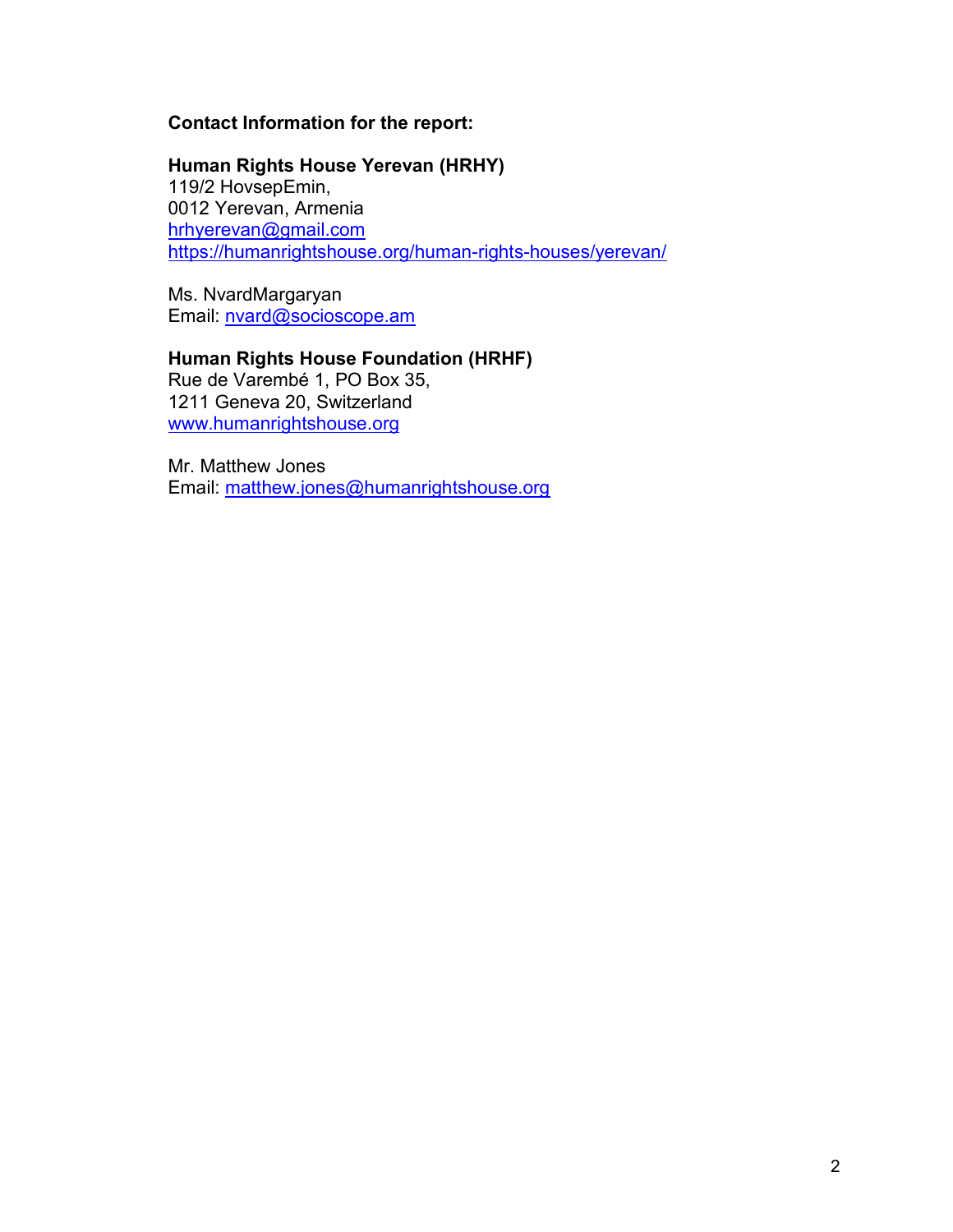#### ARMENIA

#### Joint submission by a Group of Civil Society Organizations\* to the UN Human Rights Council 35th Session of the Universal Periodic Review (20 – 31 January 2020) Yerevan, Armenia July 2019

#### I. Preface

1. This is a joint submission by a coalition of civil society actors with extensive experience in monitoring, documenting and reporting human rights violations of human rights defenders in Armenia. The report covers the following areas: the situation of human rights defenders in Armenia, freedom of assembly and association, of media; and protection of human rights defenders at particular risk. The report is prepared following the data based on the first-hand data collected and documented during their monitoring and right protection work by the member organizations of Human Rights House Yerevan. Preparation of the report was supported and coordinated by the Human Rights House Yerevan in Cooperation with the Human Rights House Foundation.

List of the organizations joining the report:

Human Rights House Yerevan members:

"Socioscope" Societal Research and Consultancy Center NGOwww.socioscope.am "Pink" human rights defender NGO www.pinkarmenia.org "Women's Resource Center" NGO www.womenofarmenia.org "Real World, Real People" NGO www.realwrp.com

## 2. Recommendations to the Government of Armenia We urge the Government of the Republic of Armenia

1) to conduct a high-level public campaign in support of human rights defenders with the official and public condemnation of attacks on human rights defenders and their families when they occur;

2) to carry out an independent prompt, effective and impartial investigation into attacks on human rights defenders and end the atmosphere of impunity against human rights defenders;

3) to register and compile statistics of threats and attacks against human rights defenders, along with information relating to their investigation and rates of prosecution.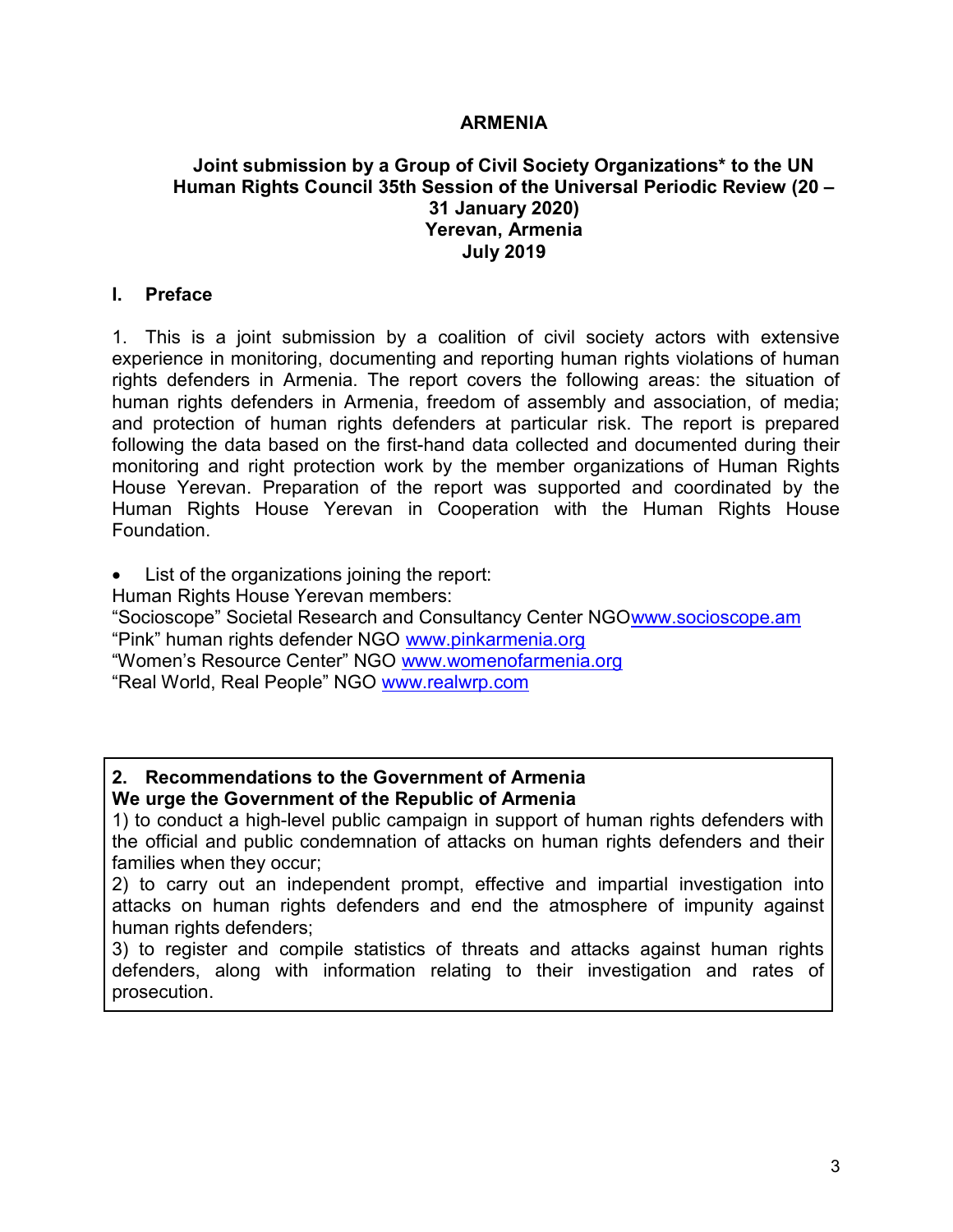# II. The Situation of Human Rights Defenders in Armenia

3. In its last Universal Periodic Review in January 2015, Armenia accepted all recommendations specific to human rights defenders (HRDs), mainly calling for better protection against harassment and intimidation, respect and guarantee the right to freedom of expression, association, and peaceful assembly, as well as speedily and effectively investigating threats against human rights defenders.

4. Defamation campaigns carried out by the state media and public officials were often used to stigmatize HRDs and discredit their work in Armenia from 2015 to 2018. These campaigns were portraying HRDs as foreign agents and spies who could result in increased threats. Even though freedom of expression was relatively respected and a free media existed in Armenia in that period of time, journalists who were critical of the authorities and those who exposed human rights violations and corruption were subject to harassment, restrictions on their work, threats and attacks. Human Rights Defenders consider the "Velvet Revolution" in May 2018 as an opportunity to advance policies which prioritize social justice, ensuring space for civil society action in Armenia and protect the human rights of human rights defenders as well.

5. Nevertheless, challenges remain in many areas with respect to guaranteeing the freedom and security of HRDs as per Armenia's promises during the past and the longterm sustainability of various positive developments is unclear. The smear campaigns against human rights defenders were launched again in an unprecedented manner by those affiliated with the former political elite in an attempt to discredit the government by promoting myths about the activity of foreign-funded non-governmental organizations, human rights defenders and their motives. The anti human rights and anti human rights defenders movements are more vocal in post-revolutionary Armenia. Armenia must strengthen its efforts to preserve the rights of freedom of opinion and expression and ensure that HRDs rights are protected.

## III. Risks facing Human Rights Defenders and Limited Public Support for Human Rights defenders

6. Cases of human rights violations at times of public demonstrations have been reported, including excessive use of force by the police – such as the use of water cannon, sound grenades during several protests in Armenia. The State has prosecuted and detained human rights defenders during different peaceful protests who are critical of its policies. There is an absence of full and impartial investigations into acts of violence against defenders and there has been a downward trend in respect of freedom of the press. The criminal cases instituted in connection with those incidents were subsequently terminated, while the police officers, who had committed violence against the participants of peaceful assembly, were subject to only disciplinary measures and fines. The authorities have failed to meet their obligation to facilitate and support peaceful protests, and in many cases, they have undermined efforts to ensure events remained peaceful. The freedom of expression is manipulated in the media and civil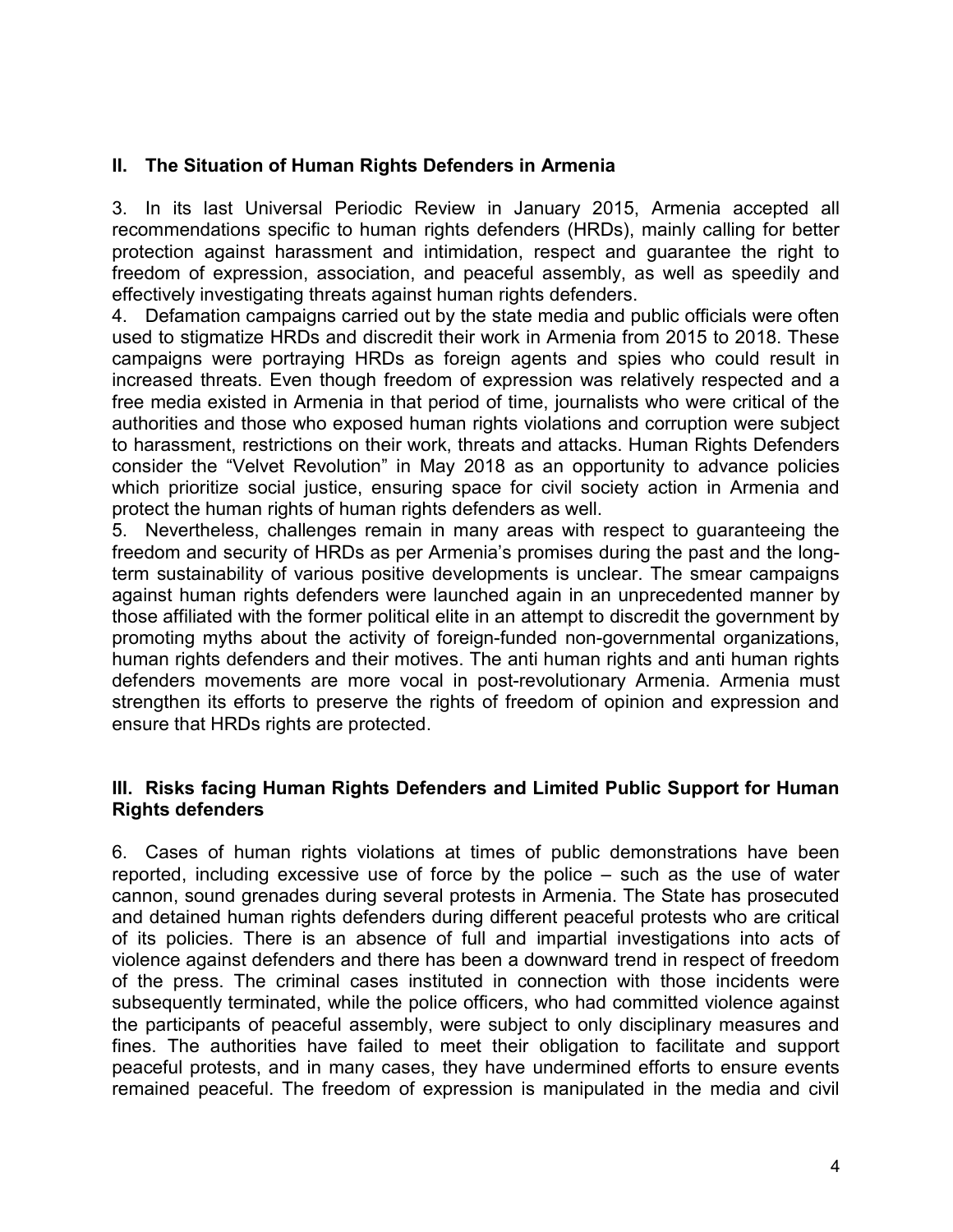society domains by means of inciting mistrust and hatred towards human rights defenders, especially, persons and individuals engaged in the protection of vulnerable groups, as well as by calls to hinder their activities and through physical vendetta. This style of conduct is particularly encouraged and sponsored by groups representing the former political elite and media sources affiliated with them.

7. In June 2015, 237 protestors, including journalists and human rights defenders, were arrested in Armenia during the protest against rising electricity prices - Electric Yerevan. Council Chairman of the Journalists' Club Asparez, Levon Barseghyan, and co-president of the Socioscope Societal Research & Consultancy Center, Anna Zhamakochyan, were both detained.

8. During the mass protests (largely peaceful) in Yerevan, sparked by the armed occupation of a police station in the city's Erebuni district in 2016, up to 80 people were detained by police. The president of the board of Journalists' Club ''Asbarez'', LevonBarseghyan was detained illegally in the early morning of the 27th at 3 am, by the special unit of the Yerevan Central Police. He was detained for more than 12 hours without the possibility to inform his family or colleagues of his whereabouts, and without access to a lawyer.

9. During the peaceful demonstrations against the long-time rule of SerzhSargsyan in 2018, that resulted in "Armenian Velvet Revolution", authorities also targeted human rights defenders and journalists. Human rights defenders Lara Aharonian (co-founder of Women's Resource Center NGO, member NGO of Human Rights House Yerevan) and Anna Nikoghosyan (the coordinator of the Coalition to Stop Violence against Women) were temporarily detained and taken to a police station on 20 April. Also, on 19 April, two persons in civilian clothing attacked journalist TirayrMuradyan from armrus.info. As reported by the journalist, those beating him were police officers in civilian clothing, who attacked after requesting him not to film. None of the police officers in the vicinity intervened or prevented the attack. On the morning of 17 April 2018, VardanHambardzumyan, an LGBT rights defender and Pink Armenia board member, was detained while participating in a peaceful protest. He was handcuffed and dragged into a police car, where he was thrown on the floor and severely beaten, while the police shouted sexual slurs at him. He was not given a reason for his detention and his telephone was taken from him. After two hours of detention, he was brought to Erebouni Medical Center and released after receiving medical assistance.

10. According to the 2017 Annual Report of the Committee to Protect Freedom of Expression, 11 journalists were physically assaulted, 113 cases of harassment of mass media and journalists were recorded with 62 of them involving violation of the right to receive and disseminate information.

11. ArturSakunts, the director of one of the most prominent human rights organizations in Armenia, the Helsinki Citizens Assembly Vanadzor Office, received death threats as a result of his vocal criticism of the human rights violations of the State in June 2017. Sakunts reported the death threat to the general prosecutor's office. The case was suspended as the police could not find the perpetrator.

12. The editor of an Armenian media outlet Medialab.am, Marianna Grigorian, received death threats on social media after her MediaLab.am publication posted on January 28, a political cartoon (caricature) that mocked Defense Minister and how the government is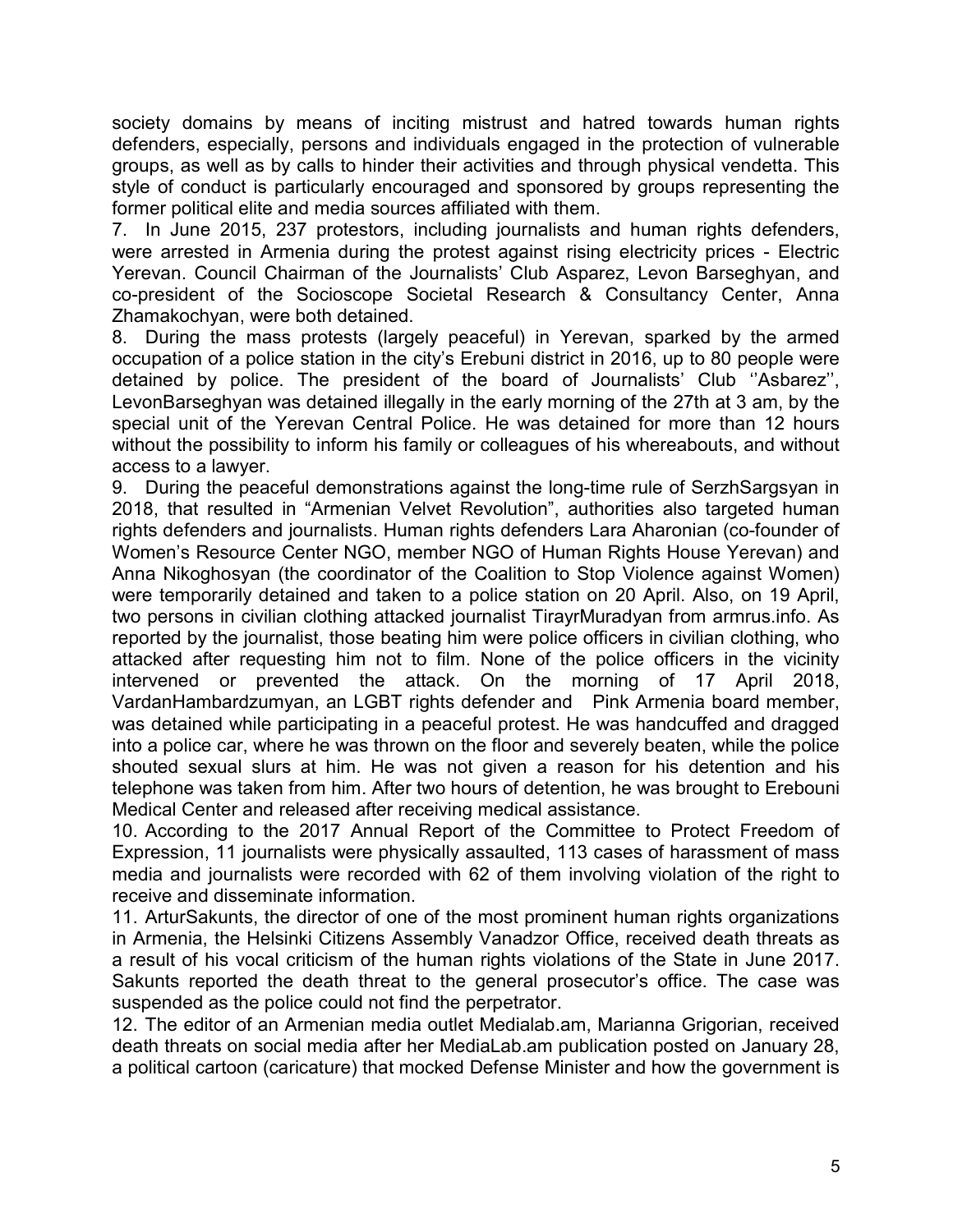spending the state budget. Ms. Grigoryan reported the death threats to the police. The case was terminated because of lack of evidence. The decision is appealed.

13. GayaneAbrahamyan, journalist and public figure (after the elections in 2018, she has become an MP), became a target of a wave of hate speech in relation to her article published on June 20178 on the "nation-army" militarist strategy promoted by the Armenian government. In September 2017, "Article 3" club headed by her was added to the target of harassment.

#### IV. Human rights defenders facing particular risks

14. The patterns of harassment and intimidation of human rights defenders,as well as cases of continued denial of the right to an effective remedy are the problems that human rights defenders in particular risks face.

#### 15. Women Human Rights Defenders (WHRD)

Human Rights defenders working in the field of sexual and reproductive health and rights are extremely vulnerable in the public sector as well, as they are harassed both by state institutions and by reactionary groups promoting discriminatory culture.

16. Women Human Rights Defenders become targets of hate speech and degrading statements many times in recent years as a result of their human rights activities. One of the many videos specifically targeting Aharonian and Matosyan was published on June 30, 2017, by an anti-rights and anti-European propaganda Facebook page allegedly under the tacit patronage of the government of Russia.

17. Lara Aharonian, one of the most outspoken women human rights defenders in the South Caucasus, working on the advancement of women's rights, started receiving threats of violence, death, rape and hate speech through television and mostly social media on March 8, 2019. Among others, a TV station, a private company, ordinary social media users and a law professor have participated in these threats that have also targeted Lara Aharonian's husband and children. On 11 March 2019, Lara Aharonian applied to the police and has been vocal since then on social media about threats against her. Several national NGOs issued a public statement. However, there was no reaction and an official statement from any public official. Ms. Aharonian reported the threats to the police, which is under investigation currently. On May 4, 2019, at Bookinist café Sexual Assaults Crisis Center (SACC) organized a presentation of the book called ''My Body is Personal'' during the event about 25 people broke into the café and made a disturbance because of which the event had to be canceled. Days leading up to the event and after, an organized campaign and "witch hunt" against women's rights defenders is taking place. Serious threats and harassment are not new to the SACC and WRC teams.

18. In November 2017, during the period of domestic violence prevention law adoption, followed by signing the Istanbul Convention at the beginning of 2018, reactionist discriminatory individuals and groups reactivated hate speech, offenses, practices of disseminating misinformation against the human rights defenders advocating for the adoption of this law. The smear campaign included dissemination of fake information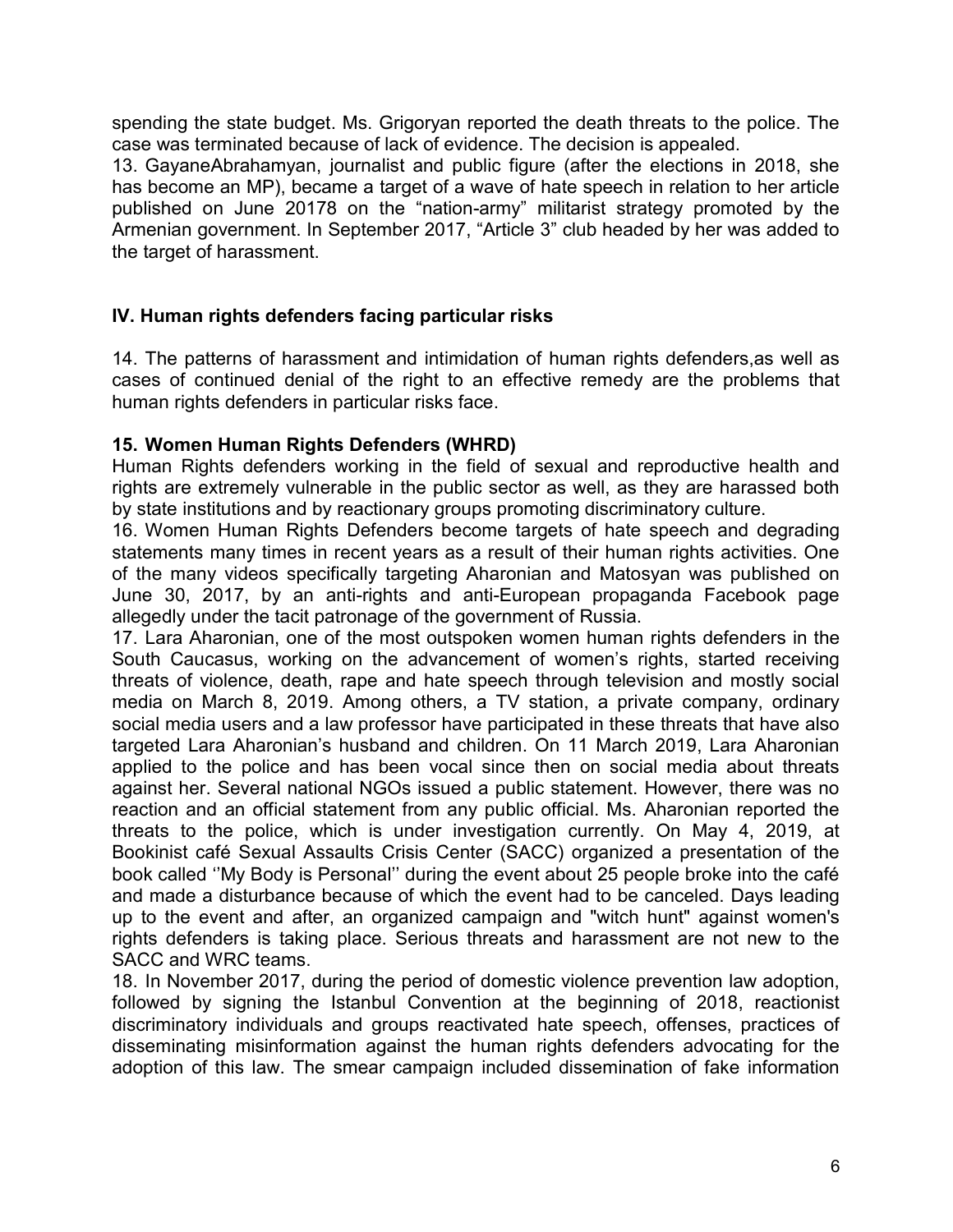about the mission and activities of women's rights organizations, activists and women's rights groups.

19. Swearwords and calls for threats are regularly made against NGOs in relation to their provision of legal, psychological and other types of assistance to women. The staff members of those NGOs (ex: "Women's Support Center" (WSC) NGO) are regularly targeted, threatened, pressured by husbands, partners and family members of their beneficiaries who are women subjected to domestic violence. Women human rights defenders, lawyers, social workers, psychologists, working with the victims of domestic violence, sexual assault and other forms of gender-based violence, constantly operate in an environment risking their lives and health; however, the Police of Armenia do not take practical steps on this situation. On the contrary, their actions often seem to back the husbands of victims of violence, to tolerate acts of violence and to demonstrate an inadequate response to the needs of women.

## 20. LGBT Human Rights Defenders

The institutional impediments to protecting the rights of LGBT persons negatively affect the human rights defenders working in this field, as the impediments contribute to the reinforcement of social stereotypes and spread of hate speech against these human rights defenders.

21. NGOs and their staff members protecting LGBT rights, and more specifically Pink Armenia and its' executive director MamikonHovsepyan, who is known to the public due to their active work in the field, regularly receive private messages on social media containing hate speech. The homophobic policies of the state government institutions foster social replication and legitimization of such positions.

22. On August 3, 2018, while an LGBTI activist was hosting eight friends, some of them were LGBTI activists, in his parents' house in Shurnukh village (Southern Armenia), a mob of approximately 30 persons attacked them and chased them out of the village, hitting, kicking, and throwing stones at them while yelling insults. Six of the activists were taken to the hospital. The victims reported the attack to police, who opened a criminal case on charges of beating. In December 2018, the police dropped the case based on the November Amnesty, although nobody had been charged within the case, although according to the reports, the names of the perpetrators, allegedly most of the village residents, were known.

23. On November 6, 2018, the European Forum of LGBT Christian Groups and New Generation NGO announced the cancellation of the Forum of LGBT Christians of Eastern Europe and Central Asia to take place in Yerevan November 15-18. The Forum would have brought participants together for networking, discussions, and prayer. After news leaked about the forum, local and Russia-connected bloggers seized on the information to provoke anti-LGBTI sentiment and issue threats of violence and death against the LGBTI community and forum participants. Police officials met with New Generation to discuss security risks facing the organizers and participants. New Generation subsequently canceled the forum. "I don't consider it appropriate to hold the forum in Armenia, considering the risks and security considerations," Armenia's police chief ValeriyOsipyantold journalists։"We advised that the forum should not be held in Armenia."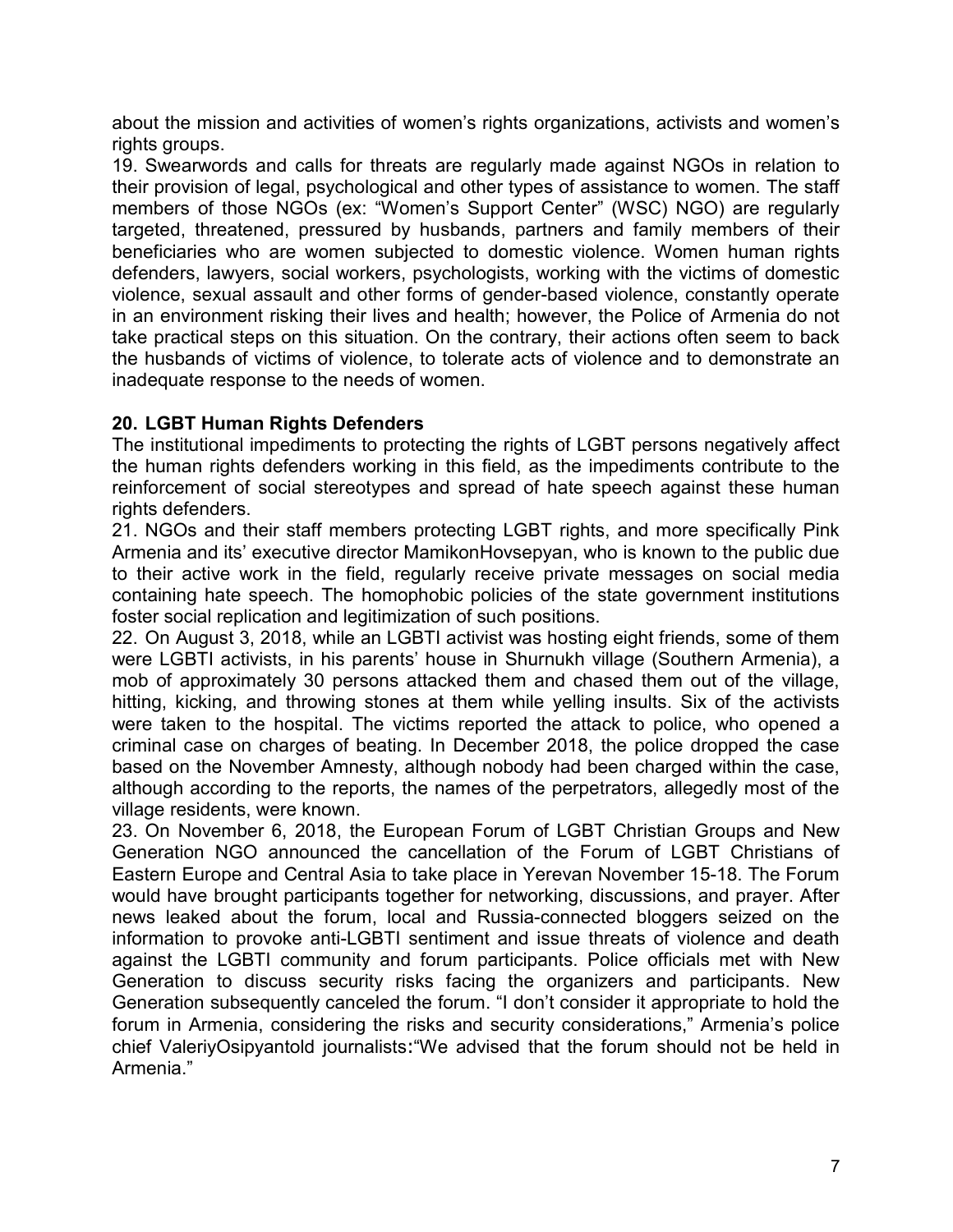24. On 5 April 2019, LGBT rights defender LilitMartirosyan gave a speech at the National Assembly of Armenia in which she discussed the issues faced by the LGBT community in the country. This caused severe criticism by the chair of the Standing Committee on Human Rights and Public Affairs, which forced her to leave the room. Since the day of the speech, the human rights defender, her colleagues and family have faced intimidation and death threats.

# 25. Environmental Activists

The pressures against environmental activists that had begun yet in 2016 persisted through 2019. The purpose of such repressions was to create impediments to their activities at policy and decision-making levels. The environmental activists are being frequently targeted by the mining companies and other businesses.

26. AniKhachatryan, a member of the Armenian Eco Front, has been harassed many times during her environmental struggle both by the state officials and staff of mining companies.

27. Journalist TehmineYenokyan, who is covering the environmental struggle around the Amulsar mining, was targeted by mining companies for fighting for the protection of nature and for reporting it. The employees of Lydian Armenia (the company that wanted to exploit gold in Amulsar), were spying on the journalist. She has applied to the police, however, the case was terminated on the grounds that the published information referred to TehmineYenokyan's public life and was not of a personal character.

# 28. Political and civil rights defenders

Pressures against attorneys and political and civil rights defenders were observed in the Armenian courts, specifically in relation to the high profile trials.

29. In 2017, threats were addressed at attorney InessaPetrossian and her family on account of her professional activities. The attorney received threats into her mailbox. In May 2017, InessaPetrosyan turned to the Chief Prosecutor's office of Armenia with a request to initiate an investigation and criminal proceedings in relation to the swearwords and threats addressed against her. the case did not advance from the stage of pretrial investigation throughout 2017. The case did not advance from the stage of pretrial investigation.

30. Daniel Ionnisyan's (the Program Coordinator of the Union of Informed Citizens NGO) private and family-related information, only available to Armenian law enforcement bodies, was illegally disclosed. Prior to that, the fact-checking platform of UIC disclosed systemic and large-scale abuses of the administrative resources by the Republican Party, including exploitation of the school and kindergarten principals for the purpose of collecting vote pledges and passport details against the will of voters. Ionnisyan applied to the Special Investigative Service with a request to initiate criminal proceedings, however, the proceedings were initiated by the Investigative Committee. On October 7, the case was closed with a claim that it was not possible to identify those who can be charged. On October 12, Ionnisyan appealed the decision of the Investigative Committee in the Chief Prosecutor's office. With their decision of October 26, the Chief Prosecutor's office rejected the appeal.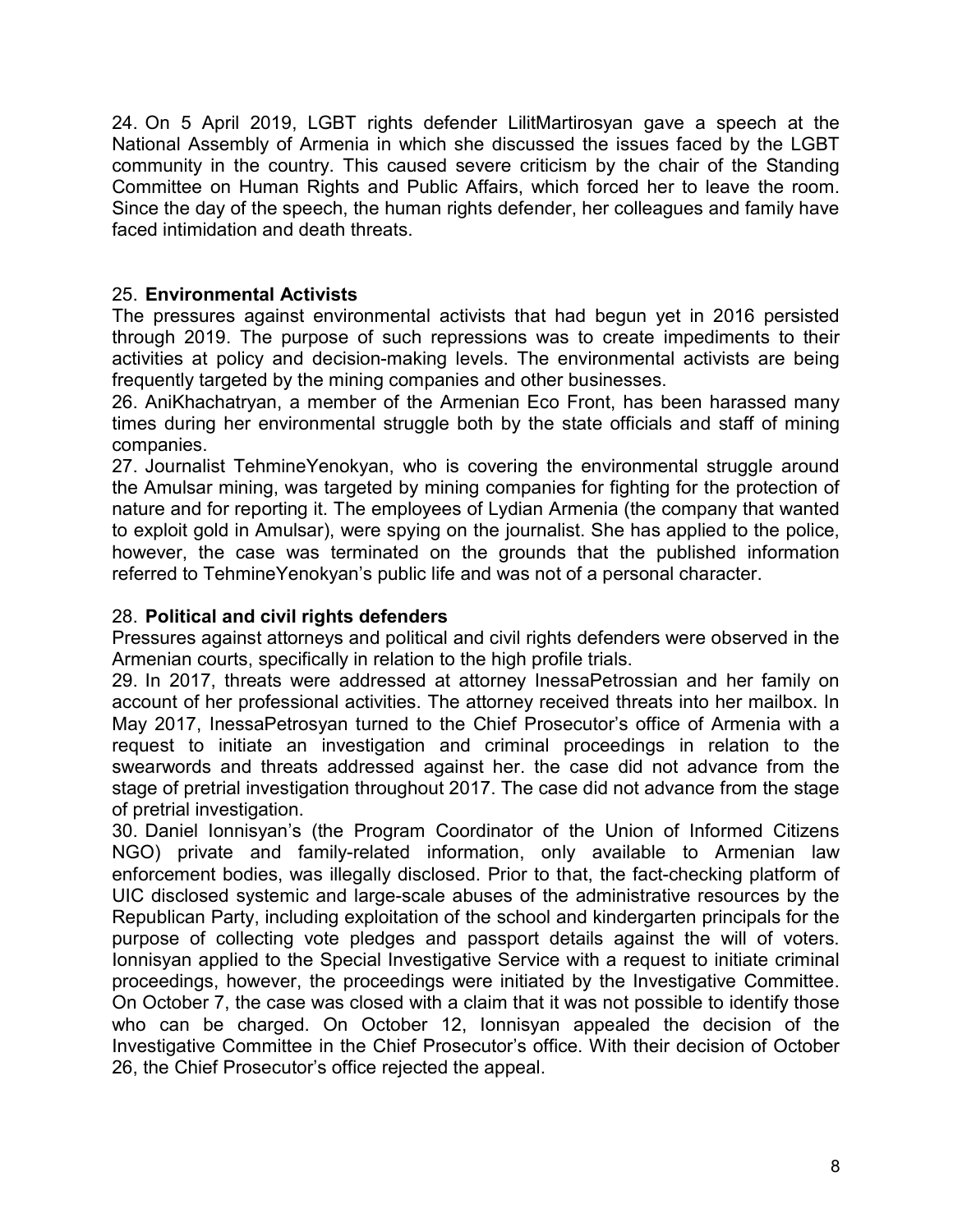31. ZaruhiMejlumyan, a human rights defender and investigation journalist dealing with the human rights of life-sentenced prisoners, became a target of threats and a smear campaign in January 2019 because of her activism, as her husband, MherYenokyan, is a life-sentenced prisoner applied for pardon petition.

## V. The lack of response of the State regarding the protection of human rights defenders

The government and state institutions of Armenia, in violation of their obligations towards Armenia's citizens and international partners, not only do not promote the protection of human rights in Armenia but on the contrary, they systematically impede human rights protection through the judicial, local and central governance and nongovernmental institutions.

32. Armenia does not have a law or policy implementing the Declaration or a national protective mechanism for human rights defenders at risk. The rights articulated in the Declaration are generally enjoyed in law, though in practice human rights defenders partaking in protest face violations of their rights, there are restrictions on the freedom of expression of defenders and human rights defenders remain at risk of threats and violence; perpetrators of attacks against human rights defenders, often allied with the State, enjoy impunity. There is an absence of full and impartial investigations into acts of violence against defenders and there has been a downward trend in respect of freedom of the press. The Committee Against Torture has condemned the impunity enjoyed by those attacking journalists as well as the practice of initiating criminal proceedings against journalists in retaliation for their reporting of police violence.

## VI. Recommendations to the Government of Armenia We urge the Government of the Republic of Armenia

1) to conduct a high-level public campaign in support of human rights defenders with the official and public condemnation of attacks on human rights defenders and their families when they occur;

2) to carry out an independent prompt, effective and impartial investigation into attacks on human rights defenders and end the atmosphere of impunity against human rights defenders:

3) to register and compile statistics of threats and attacks against human rights defenders, along with information relating to their investigation and rates of prosecution.

https://www.frontlinedefenders.org/en/location/armenia

http://socioscope.am/wp-content/uploads/2019/01/Socioscope-report\_15.01\_spreadeng.pdf

https://humanrightshouse.org/articles/responsibility-for-violent-clashes-lies-with-thearmenian-authorities/